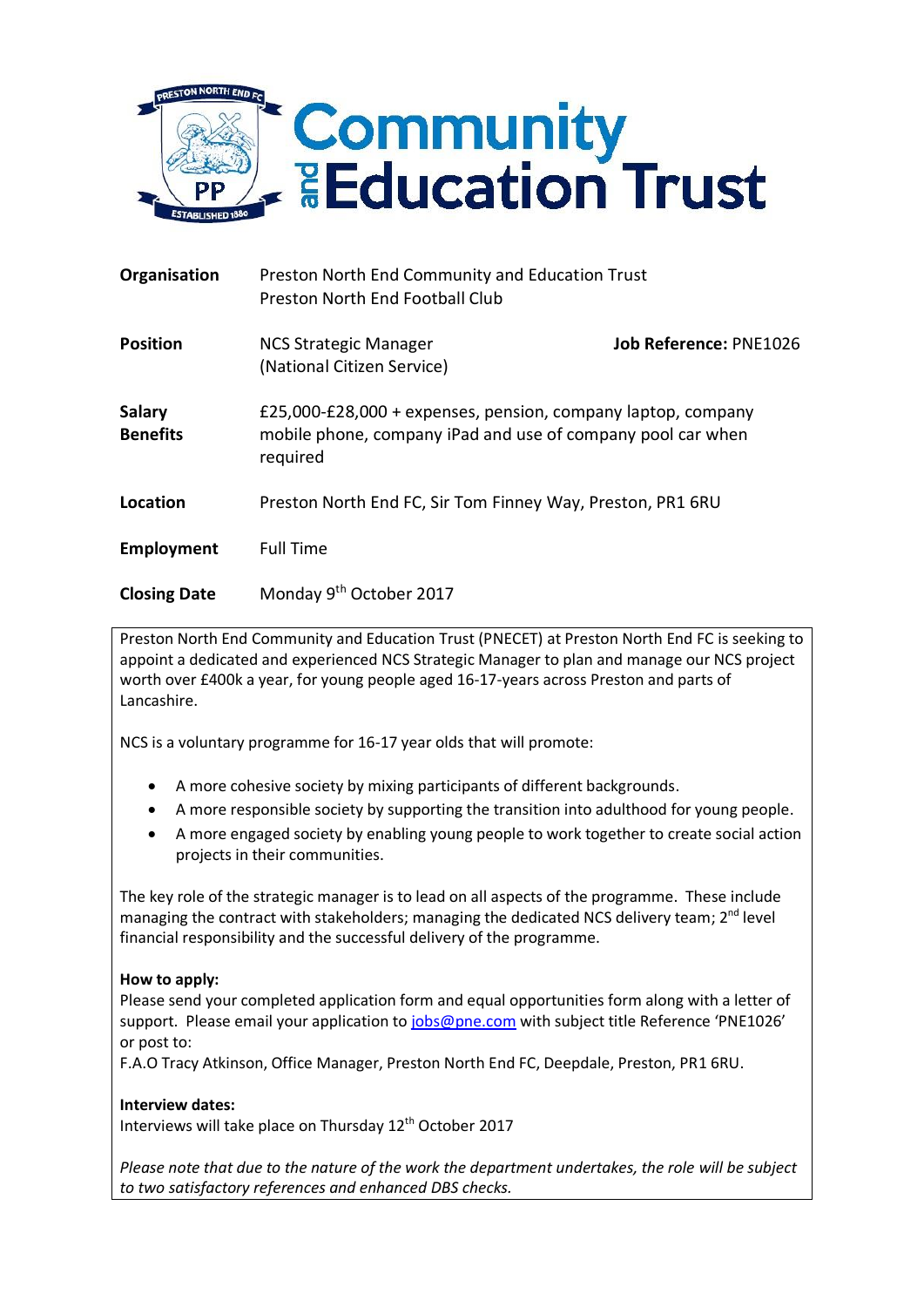## **NCS Strategic Manager**

Job Description \ Person Spec PNE Community and Education Trust Preston North End FC



|    | <b>JOB DESCRIPTION</b>   |                                                                                                                                                                                                                                                                     |
|----|--------------------------|---------------------------------------------------------------------------------------------------------------------------------------------------------------------------------------------------------------------------------------------------------------------|
| 1. | <b>Job Title</b>         | <b>NCS Strategic Manager</b>                                                                                                                                                                                                                                        |
|    | <b>Salary / Benefits</b> | £25,000-£28,000 + expenses, pension, company laptop,<br>company mobile phone, company iPad and use of company pool<br>car when required.                                                                                                                            |
|    | <b>Hours of Work</b>     | You will have a standard working week of a minimum of 37.5<br>hours. You will be required to work some of these hours outside<br>of normal office hours; at evenings, weekends and bank<br>holidays. Please note this role will include residential based<br>trips. |
|    |                          | The role will also include working some home matchdays as<br>part of the matchday coordination and to promote<br>opportunities for your programme.                                                                                                                  |
|    |                          | Time off in lieu and flexible working hours will be arranged at<br>the desecration of your line manager for hours worked above<br>this time, although a degree of overtime is expected within the<br>role.                                                          |
|    | <b>Location</b>          | Preston North End FC, Deepdale, Sir Tom Finney Way, Preston,<br>PR1 6RU                                                                                                                                                                                             |
|    | <b>Responsible To</b>    | <b>Head of Community</b>                                                                                                                                                                                                                                            |
|    | <b>Responsible For</b>   | NCS team (3 FT staff)                                                                                                                                                                                                                                               |
|    | <b>Employment Type</b>   | Full-time                                                                                                                                                                                                                                                           |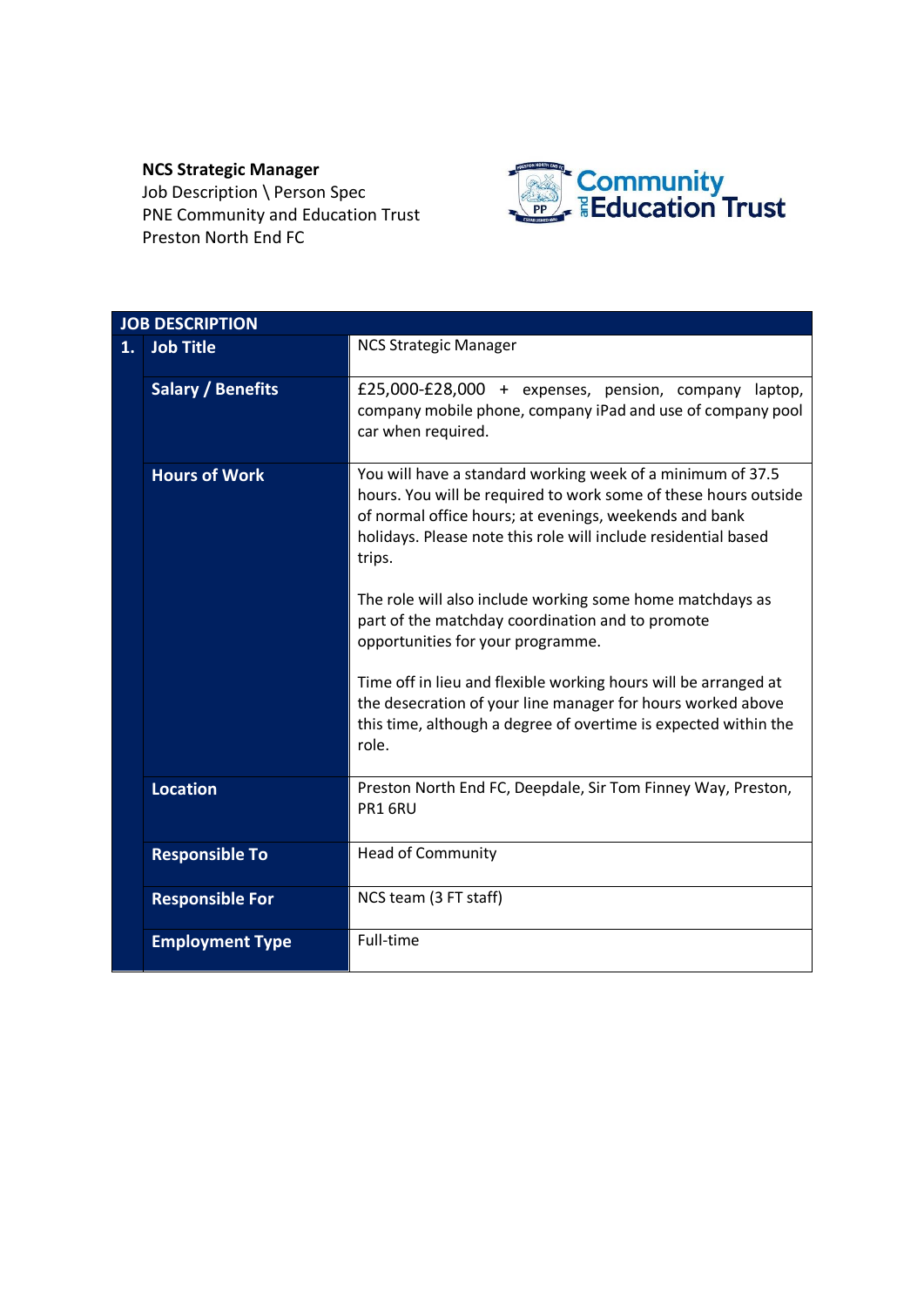

| 2. | <b>Overall purpose of the</b><br>Job         | The successful candidate will manage all aspects of the NCS<br>programme at a strategic level. This includes working with our<br>key stakeholders to manage the contract, producing a business<br>plan, managing cost/expenditure finances, managing staff and<br>being responsible for the successful delivery of the programme.<br>To do this, you will have a team of NCS staff (currently 3 FT) to<br>recruit a large number of young people to attend the<br>programme, book residentials, recruit temporary staff, deliver<br>the programme and encourage young people to stay involved in<br>the programme after graduation. |
|----|----------------------------------------------|-------------------------------------------------------------------------------------------------------------------------------------------------------------------------------------------------------------------------------------------------------------------------------------------------------------------------------------------------------------------------------------------------------------------------------------------------------------------------------------------------------------------------------------------------------------------------------------------------------------------------------------|
| 3. | <b>Duties and</b><br><b>Responsibilities</b> | To manage the day to day responsibilities of the NCS<br>programme, this involves (but is not limited to):                                                                                                                                                                                                                                                                                                                                                                                                                                                                                                                           |
|    |                                              | Recruit participants for the NCS programme.                                                                                                                                                                                                                                                                                                                                                                                                                                                                                                                                                                                         |
|    |                                              | Plan and organise NCS stages including residentials, Social<br>Action Projects and other related activities.                                                                                                                                                                                                                                                                                                                                                                                                                                                                                                                        |
|    |                                              | Implement and oversee a post-graduation programme.                                                                                                                                                                                                                                                                                                                                                                                                                                                                                                                                                                                  |
|    |                                              | To monitor and evaluate all activity on the programme,<br>including reporting to the English Football League Trust (EFLT).<br>This will involve computer based IT administration.                                                                                                                                                                                                                                                                                                                                                                                                                                                   |
|    |                                              | To create strategic partnerships with key organisations within<br>Preston and parts of Lancashire and assist the delivery of the<br>programme.                                                                                                                                                                                                                                                                                                                                                                                                                                                                                      |
|    |                                              | To manage the contact and ensure all targets are met.                                                                                                                                                                                                                                                                                                                                                                                                                                                                                                                                                                               |
|    |                                              | Handle and thrive under pressure during peak times of the<br>programme.                                                                                                                                                                                                                                                                                                                                                                                                                                                                                                                                                             |
|    |                                              | To market the NCS opportunity through schools, colleges and<br>other outlets with enthusiasm and innovation.                                                                                                                                                                                                                                                                                                                                                                                                                                                                                                                        |
|    |                                              | To ensure we penetrate the offer to all eligible young people in<br>our designated area.                                                                                                                                                                                                                                                                                                                                                                                                                                                                                                                                            |
|    |                                              | To promote the benefits of the programme to young people,<br>partners and benefactors.                                                                                                                                                                                                                                                                                                                                                                                                                                                                                                                                              |
|    |                                              | To recruit staff members and volunteers to assist on the<br>programme.                                                                                                                                                                                                                                                                                                                                                                                                                                                                                                                                                              |
|    |                                              | To make reservations at suitable venues and arrange all logistics<br>for residential activities.                                                                                                                                                                                                                                                                                                                                                                                                                                                                                                                                    |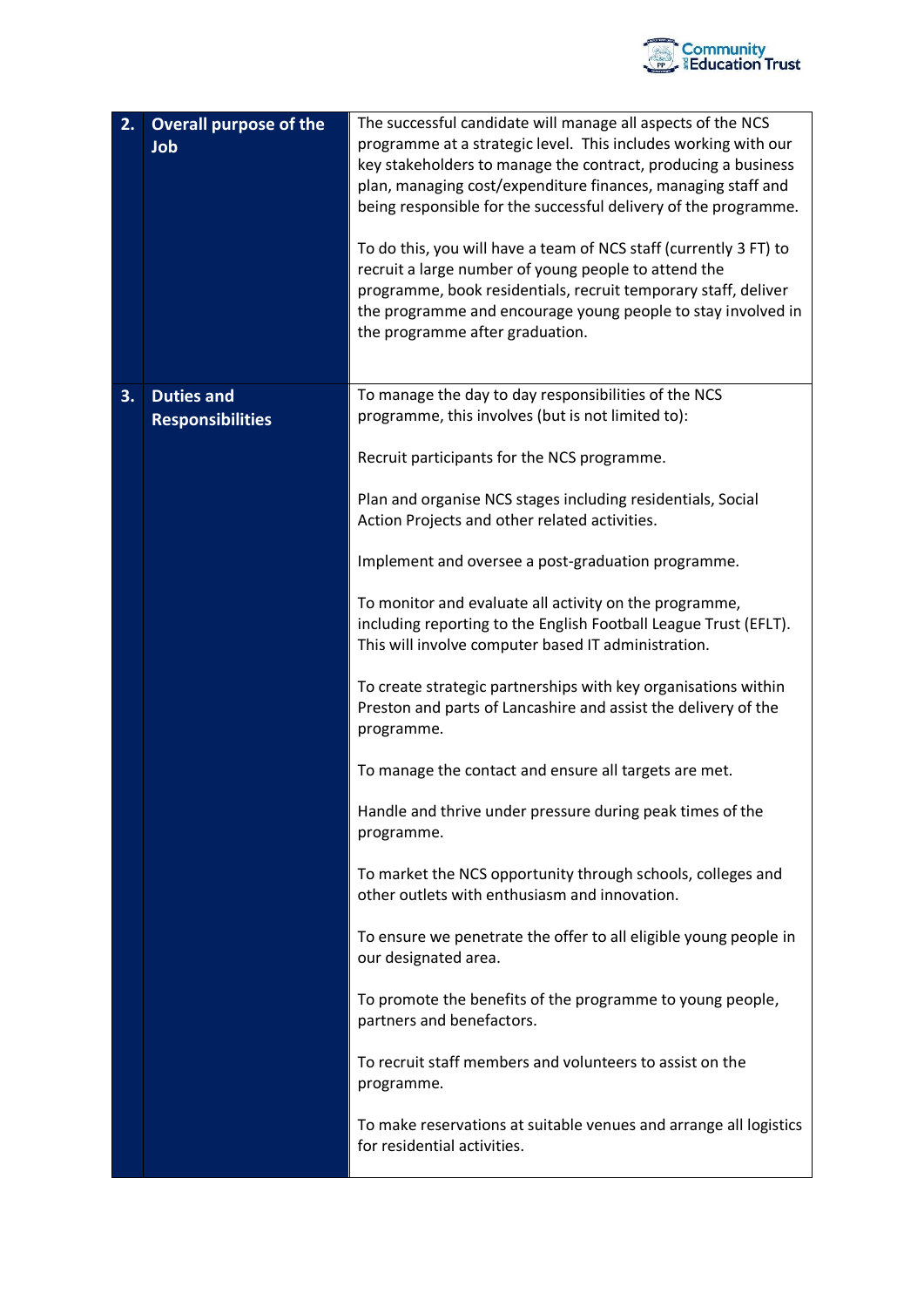

|    |                | To attend NCS related meetings. These could be located           |
|----|----------------|------------------------------------------------------------------|
|    |                | anywhere in the country including London. (Transportation        |
|    |                | costs and overnight stay, if needed, will be paid for).          |
|    |                |                                                                  |
|    |                | To be proactive and constantly seeking new opportunities and     |
|    |                |                                                                  |
|    |                | ways to develop the programme.                                   |
|    |                |                                                                  |
|    |                | To produce reports and spreadsheets for management and           |
|    |                | stakeholders.                                                    |
|    |                |                                                                  |
|    |                | To promote Preston North End FC and PNECET at all times and      |
|    |                | enhance the club's community cohesion work.                      |
|    |                |                                                                  |
|    |                | To ensure that the optimum resources are procured to deliver     |
|    |                | the programmes to the highest standard.                          |
|    |                |                                                                  |
|    |                |                                                                  |
|    |                | To promote the work of the organisation and ensure positive      |
|    |                | media is achieved through internal and external mediums -        |
|    |                | locally, regionally and nationally where applicable.             |
|    |                |                                                                  |
|    |                | Working alongside the club to develop programmes and             |
|    |                | initiatives that incorporate a positive matchday experience and  |
|    |                | support Preston North End's agenda of generating new fans for    |
|    |                | the long-term benefit of the football club.                      |
|    |                |                                                                  |
|    |                | To assist with the coordination of the club's matchday           |
|    |                |                                                                  |
|    |                | experience at all home games, including pre-season friendlies,   |
|    |                | cup games and potential post season games.                       |
|    |                |                                                                  |
| 4. | <b>General</b> | To at all times represent Preston North End Football Club and    |
|    |                | PNECET in a professional manner regarding to dress,              |
|    |                | presentation, personal hygiene, attitude, conduct and            |
|    |                | professionalism.                                                 |
|    |                |                                                                  |
|    |                | To be able to work flexible and unsociable hours where the role  |
|    |                |                                                                  |
|    |                | of the job requires including some evenings and weekends, all    |
|    |                | home matchdays and overnight stays.                              |
|    |                |                                                                  |
|    |                | The role is an all year round task and the candidate must be     |
|    |                | able to thrive under pressure, particularly during peak times to |
|    |                | ensure successful delivery.                                      |
|    |                |                                                                  |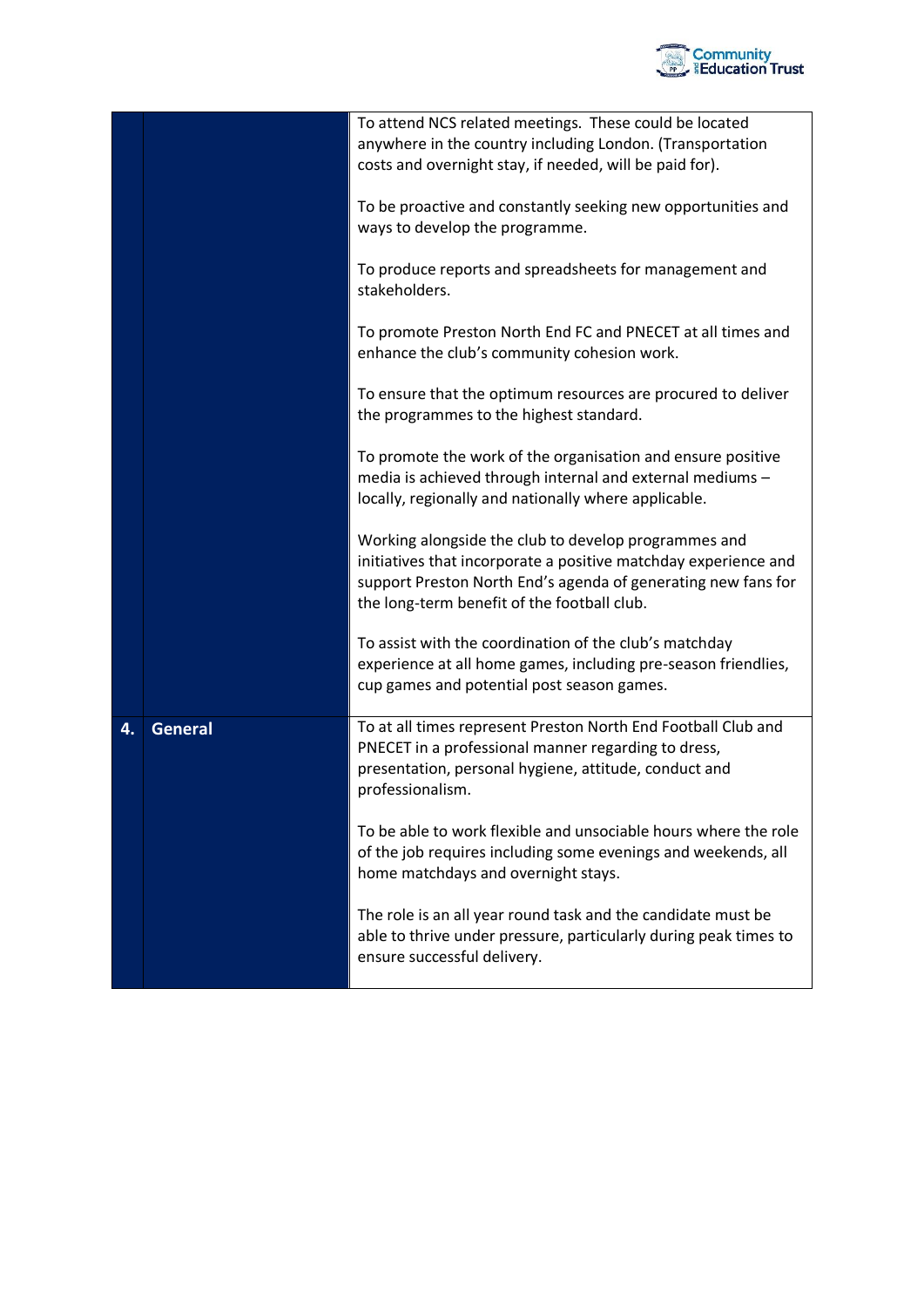

| <b>PERSON SPECIFICATION</b> | <b>DESCRIPTION</b>                                                                                                                                                     |
|-----------------------------|------------------------------------------------------------------------------------------------------------------------------------------------------------------------|
| 1. Qualifications           |                                                                                                                                                                        |
| <b>Essential</b>            | Graduate or graduate calibre.                                                                                                                                          |
|                             | In date child protection certificate (or willingness to update<br>asap).                                                                                               |
|                             | In date first aid certificate (or willingness to update asap).                                                                                                         |
|                             | Full UK Driving Licence, car owner and willingness to use for<br>work (or other suitable arrangements for traveling around the<br>local area).                         |
| <b>Desirable</b>            | Management or equivalent qualification                                                                                                                                 |
|                             | Mini bus licence (D1)                                                                                                                                                  |
|                             | Outward bound related qualifications                                                                                                                                   |
|                             | Youth worker related qualifications                                                                                                                                    |
|                             | Other qualifications relating to working with 16-19-year-olds                                                                                                          |
| 2. Experience/Traits        |                                                                                                                                                                        |
| <b>Essential</b>            | Must have previous experience of managing the NCS<br>programme or extensive experience of NCS delivery or relevant<br>other significant project management experience. |
|                             | Must have relevant experience of working with young adults<br>(16-19). This will include coaching, teaching or mentoring within<br>a young adult environment.          |
|                             | Must have a 'can do' attitude.                                                                                                                                         |
|                             | Successful track record and achievements of previous<br>employments.                                                                                                   |
|                             | Must be proactive and decisive in leading the programme.                                                                                                               |
|                             | Knowledge and understanding of the NCS programme.                                                                                                                      |
|                             | Experience of promoting and recruiting participants onto<br>programmes/activities.                                                                                     |
|                             | Working within partnership and multi-agency programmes.                                                                                                                |
|                             | Experience of speaking in front of groups, particularly groups of<br>children/young adults in schools/colleges.                                                        |
|                             | Activity planning, project management and staff management.                                                                                                            |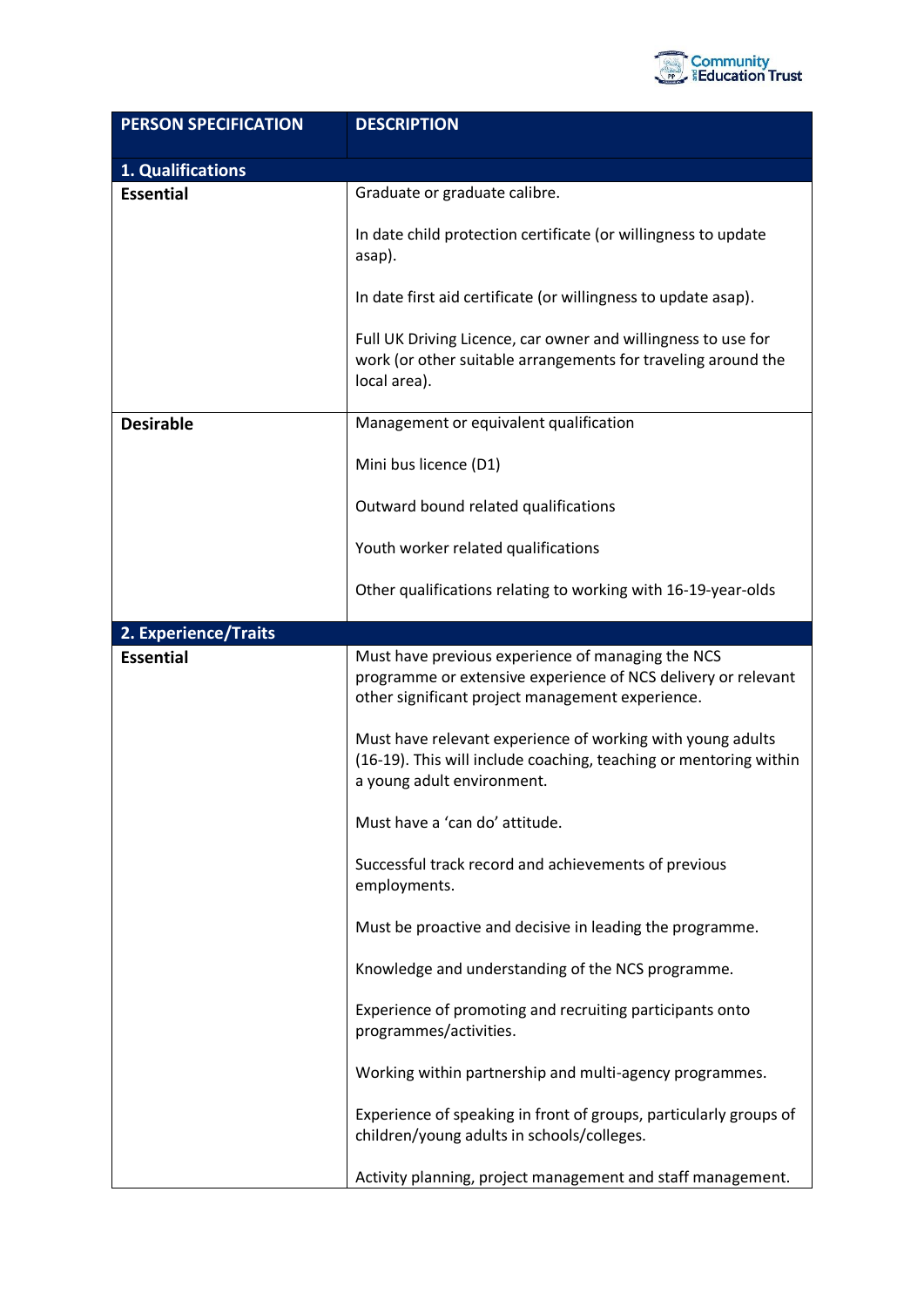|                  | Experience of delivering projects relating to outward bound                                                                             |
|------------------|-----------------------------------------------------------------------------------------------------------------------------------------|
|                  | activities.                                                                                                                             |
|                  | A proven track record of successful project implementation and<br>administration.                                                       |
|                  | A proven track record of working with external partners.                                                                                |
|                  | A proven ability to work under pressure to tight deadlines.                                                                             |
|                  | Examples of self-motivation and the ability to work on own<br>initiative.                                                               |
|                  | Excellent communication skills including written, telephone and<br>interpersonal skills.                                                |
|                  | Proven planning and organisational skills.                                                                                              |
|                  | Attitude to always strive to overachieve and continuously<br>develop the programme and organisation.                                    |
|                  | Excellent attention to detail.                                                                                                          |
|                  | Willingness to constantly go above and beyond what is<br>expected.                                                                      |
|                  | To be able to set standards and lead by example.                                                                                        |
|                  |                                                                                                                                         |
| <b>Desirable</b> | Previous experience of delivering the NCS programme.                                                                                    |
|                  | Experience of writing reports and coordinating a monitoring and<br>evaluation system.                                                   |
|                  | Working within a professional football club environment.                                                                                |
|                  | An understanding of the issues faced by young people.                                                                                   |
|                  | Experience of recruiting and working with volunteers.                                                                                   |
|                  | Practical experience of managing information operating systems<br>including monitoring, evaluation and quality assurance<br>frameworks. |
|                  | Experience of health and safety and/or welfare and<br>safeguarding policies and procedures.                                             |
|                  | Experience of working with commercial partners and securing<br>sponsorship and support for charitable activities.                       |
|                  | Relevant sales experience.                                                                                                              |